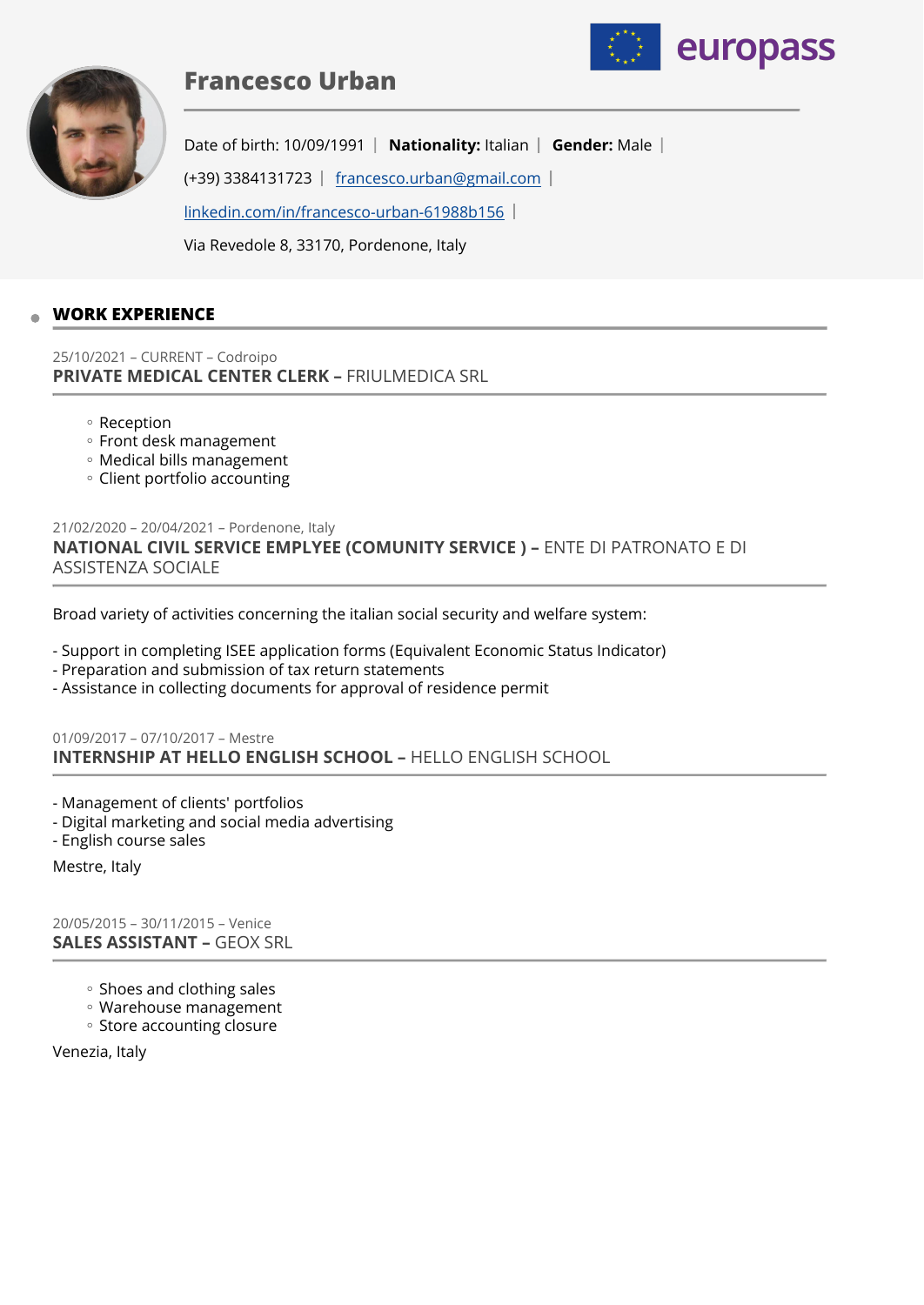# **EDUCATION AND TRAINING**

#### 2014 – 2018 – Venezia, Italy **MASTER'S DEGREE IN LANGUAGES, ECONOMICS AND INSTITUTIONS OF ASIA AND NORTH AFRICA –** Ca' Foscari University

- Japanese

- Economic policies of East Asia
- Japanese law
- IT
- History and institutions of contemporary Japan
- Economics

**Thesis:** Il concetto di "autodifesa collettiva" di Abe Shinzō

104/110

01/04/2014 – 31/07/2014 – Kanagawa, Japan **JAPANESE LANGUAGE PROFIECIENCY COURSE CERTIFICATE –** Tokai University

Intensive Japanese language course (4 months), to complete my Bachelor's degree. While in Japan, I had the opportunity of successfully obtaining the Japanese Proficiency Test, at the N2 level (JLPT N2 level).

2011 – 2014 – Venezia, Italy **BACHELOR'S DEGREE IN LANGUAGE, CULTURE AND SOCIETIES OF EASTERN ASIA - Ca' Foscari** University

Japanese language History, philosophy and religions of East Asia Cultural anthropology **Field(s) of study** Japanese Language ◦

105/110

2005 – 2010 – Pordenone, Italy **SECONDARY SCHOOL DIPLOMA IN IT STUDIES –** Istituto tecnico industriale "J.F. Kennedy" (industrial technical institute)

Computer science IT Mathematics Statistics **Field(s) of study** ◦ Information and Communication Technologies

65/100